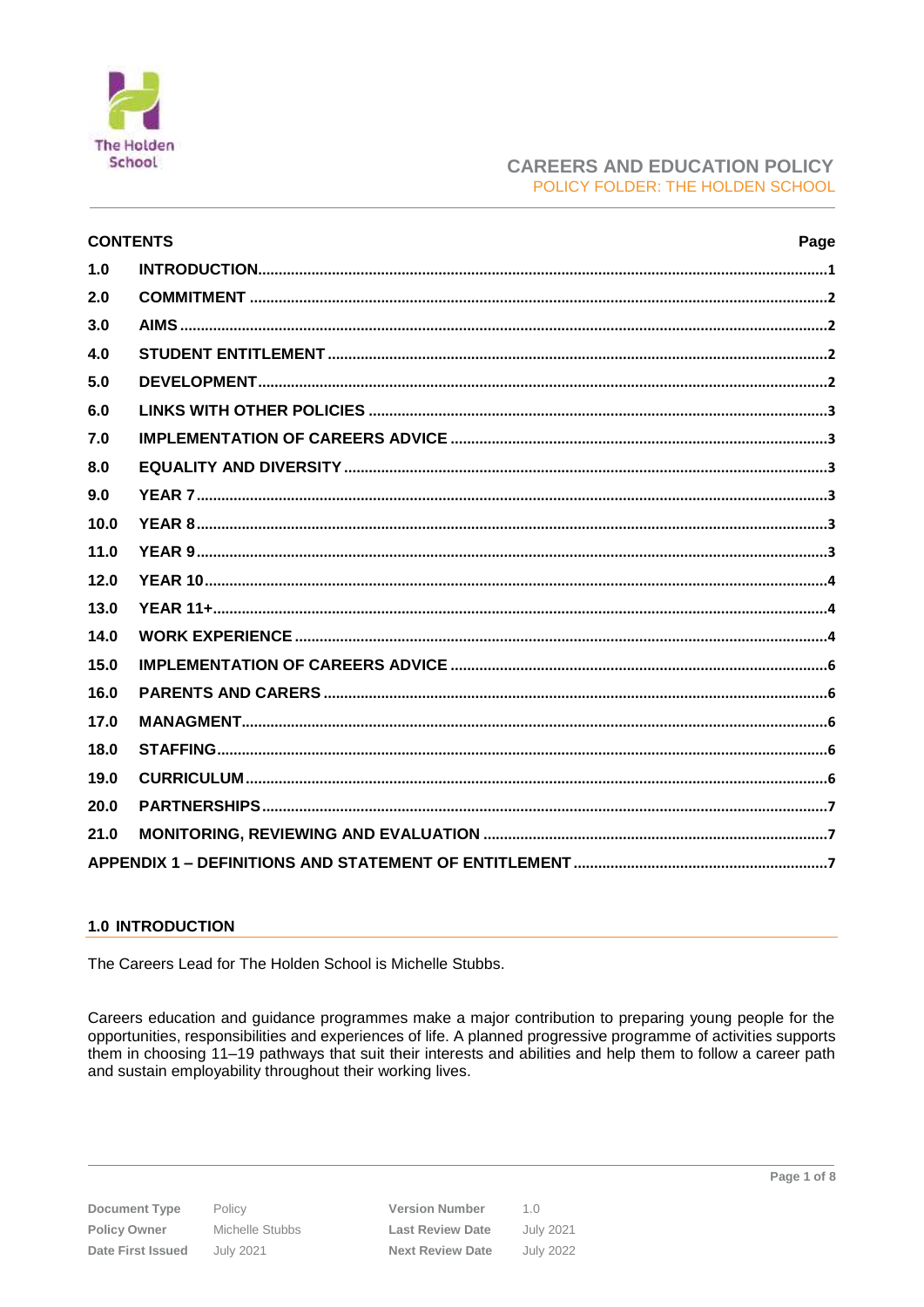

Our Careers Intent statement.

Our school encourages students to aspire and value lifelong learning and to provide opportunities to develop key employability and enterprise skills, which are highly valued by employers, colleges, universities and apprenticeship providers.

# <span id="page-1-0"></span>**2.0 COMMITMENT**

The Holden School is committed to providing our students with a programme of careers education, information, advice and guidance (IAG) for all students in years 9–11 which is impartial and effective. We also begin careers education via indirect working as of EYFS. We aim to support the aspirations of our students and ensure that they gain the understanding, skills and experience to make progress and succeed in learning and work.

The Holden School endeavours to follow the Careers guidance and access for education and training providers (DfE, 2018) and other relevant guidance from QCA and Ofsted as it appears.

The Holden School has a member of staff dedicated to careers education and IAG. We provide pupils with the knowledge, information and skills to make informed choices about suitable courses at school, college and other providers with the support of our Independent Careers Advisor. The service enables students to receive accurate information, advice and guidance about the options open to them and the progression routes to which those options lead.

# <span id="page-1-1"></span>**3.0 AIMS**

The Holden School Careers Education and Guidance policy has the following aims:

- To contribute to strategies for raising achievement, especially by increasing motivation and providing access to accreditation pathways
- To support inclusion, challenge stereotyping and promote equality of opportunity
- To encourage participation in continued learning including higher education and further education
- To develop enterprise and employment skills and life skills
- To reduce drop out from and course switching in education and training
- To contribute to the economic prosperity of individuals and communities
- To meet the needs of all our students through appropriate differentiation
- To focus students on their future aspirations
- To involve parents and carers

# <span id="page-1-2"></span>**4.0 STUDENT ENTITLEMENT**

Careers Education and guidance (CEG) is an important component of the 13-16 Curriculum and at The Holden School, we fully support the statutory requirement for a programme of careers education in Years 7–13. Students also have direct careers meetings with our Independent Careers Advisor.

### <span id="page-1-3"></span>**5.0 DEVELOPMENT**

**Document Type** Policy **Version Number** 1.0 **Policy Owner** Michelle Stubbs **Last Review Date** July 2021 **Date First Issued** July 2021 **Next Review Date** July 2022 **Page 2 of 8**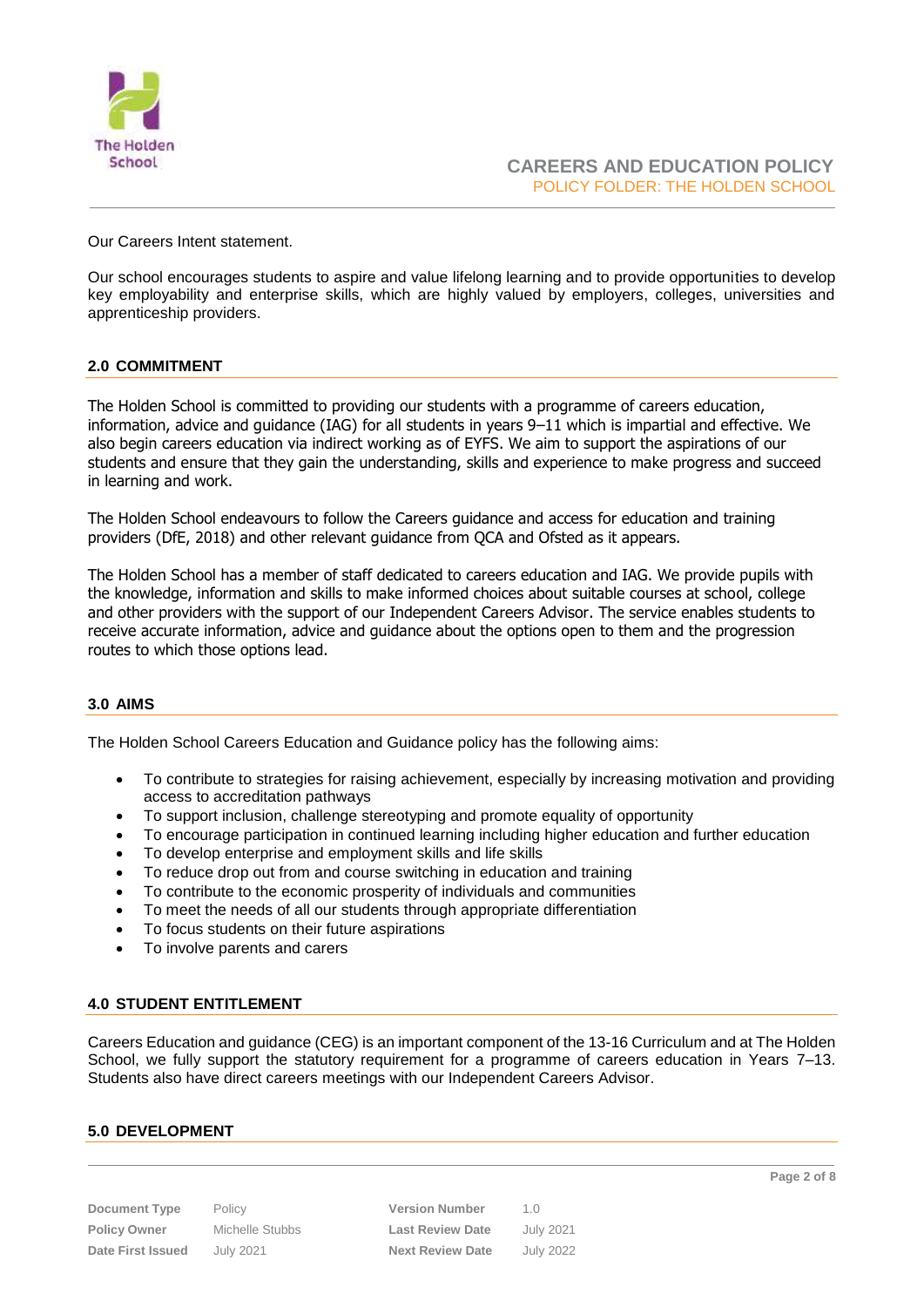

The policy was developed and is reviewed every 2 years by the Careers Lead and his/her Line Manager based on current good practice guidelines by DfE/Ofsted, CEG Framework.

# <span id="page-2-0"></span>**6.0 LINKS WITH OTHER POLICIES**

The Careers Advice and Guidance Policy supports and is underpinned by key school policies including those for Teaching and Learning, Assessment, Equality Statement, Health and Safety, and Special Needs and curriculum policy's for relevant key stages

# <span id="page-2-1"></span>**7.0 IMPLEMENTATION OF CAREERS TEACHING**

Careers Education is delivered via the PSHE scheme of work including teaching pupils to aspire, appropriate work experience for some individuals and mini-enterprise events. At Key Stage 1 and 2 the Coram Scarf scheme of work is used. The termly topics of Keeping Safe, Rights and Responsibilities and Being the Best I Can focus on careers skills. In addition, units such as first aid, money matters, and aiming high can be taught as part of the pupils learning journey. Regular mini-enterprise events will encourage pupils to explore the world of work and consider roles such as manufacture, marketing and retail skills. This journey will be evidenced and developed through photos and power points as the pupil's moves through the Holden School.

# <span id="page-2-2"></span>**8.0 EQUALITY AND DIVERSITY**

Careers education is provided to all students and provision is made to allow all students to access the curriculum. Students are encouraged to follow career paths that suit their interests, skills and strengths with the absence of stereotypes. All students are provided with the same opportunities and diversity is celebrated. Due to us having our own on-site careers lead, we provide excellent knowledge of our students needs and can tailor our approach in line with EHC needs.

# <span id="page-2-3"></span>**9.0 YEAR 7**

The PSHE focus is Living in the wider world. Pupils will develop skills and aspirations by learning about careers, teamwork and enterprise skills, and raising aspirations. Financial decisions such as making savings, borrowing, budgeting and making financial choices.

# <span id="page-2-4"></span>**10.0 YEAR 8**

The PSHE focus is Community and careers. Equality of opportunity in careers and life choices, and different types and patterns of work. Digital literacy, online safety, digital literacy, media reliability, and gambling hooks will be covered.

# <span id="page-2-5"></span>**11.0 YEAR 9**

The PSHE focus is self-assessment, considering own strengths, stereotyping and discrimination as well as career paths and options post 14. Setting goals. Learning about our strengths, career options and goal setting as part of the GCSE options process. Employability skills will be considered including employability and online presence. The Reed Virtual work experience can be completed at Key stage 3 in preparation for Key stage 4 work experience.

**Document Type** Policy **Version Number** 1.0 **Policy Owner** Michelle Stubbs **Last Review Date** July 2021 **Date First Issued** July 2021 **Next Review Date** July 2022 **Page 3 of 8**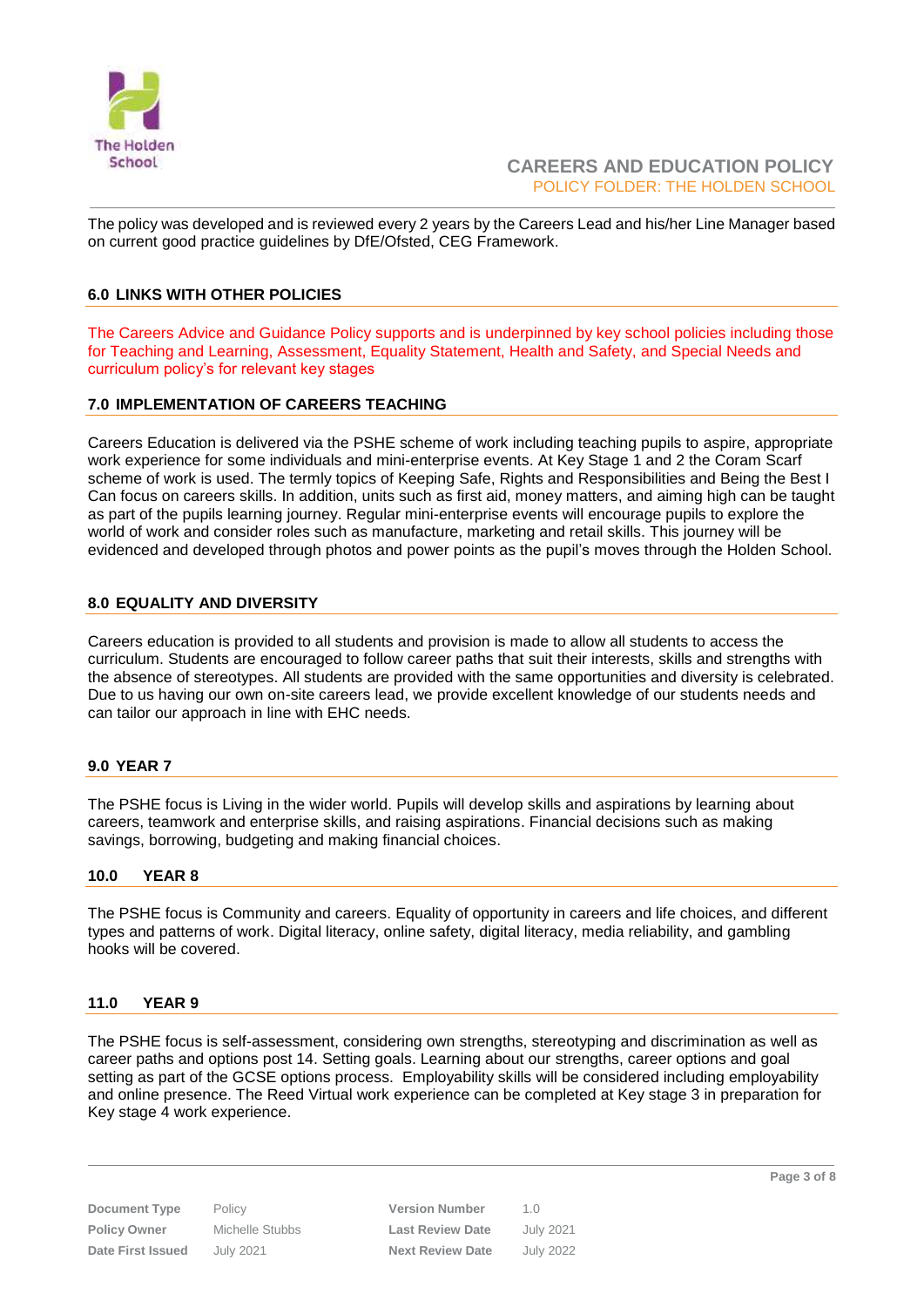

## <span id="page-3-0"></span>**12.0 YEAR 10**

The PSHE focus is financial decision making. The impact of financial decisions, debt, gambling and the impact of advertising on financial choices. Work experience includes preparation for and evaluation of work experience and readiness for work.

The focus is work experience including preparation, implementation and evaluation; this can be used as part of the Duke of Edinburgh Award curriculum. Not all students undertake work experience outside school due to their vulnerability and increased risk. Many will undertake work experience within the school, and this can be part of project work in vocational subjects. Some students will take on voluntary work, which will contribute towards the Duke of Edinburgh award. All work experience placements are risk assessed to ensure suitability and health and safety.

## <span id="page-3-1"></span>**13.0 YEAR 11+**

The focus is post 16 options and the Application process. There will be visits to other educational/training providers, places of work, career fairs and job centres and business enterprise specialists and this will be developed individual basis by interviews with our external and Independent Careers advisor.

## <span id="page-3-2"></span>**14.0 WORK EXPERIENCE**

### **The value of work experience**

### **Social Skills**

Students will be able to experience working as part of a group and learning to work with new people and adults in a work situation. This is also part of our off site provision to provide meaningful experiences to pupils who may find it difficult to access a full time school curriculum.

### **Personal Development**

Work experience will help students understand the different roles and respond to different routines.

They can practice decision-making skills, be responsible for their own actions and the effect these actions have on others.

Students will develop communication skills in different contexts.

Work experience can play an important role in the development of student's self-image and maturity.

Work experience should enable students to experience the success and frustrations of seeing a project through to completion.

### **Knowledge and Understanding**

Students will be aware of the disciplines of work and the differences that exist between school and work.

Students will see the effect of new technology and gain knowledge of Health and Safety issues.

| Document Type       | Policy          | <b>Version Number</b>   | 1 O              |
|---------------------|-----------------|-------------------------|------------------|
| <b>Policy Owner</b> | Michelle Stubbs | <b>Last Review Date</b> | July 2021        |
| Date First Issued   | July 2021       | <b>Next Review Date</b> | <b>July 2022</b> |

| <b>Version Number</b>   | 1 N              |
|-------------------------|------------------|
| <b>Last Review Date</b> | <b>July 2021</b> |
| <b>Next Review Date</b> | <b>July 2022</b> |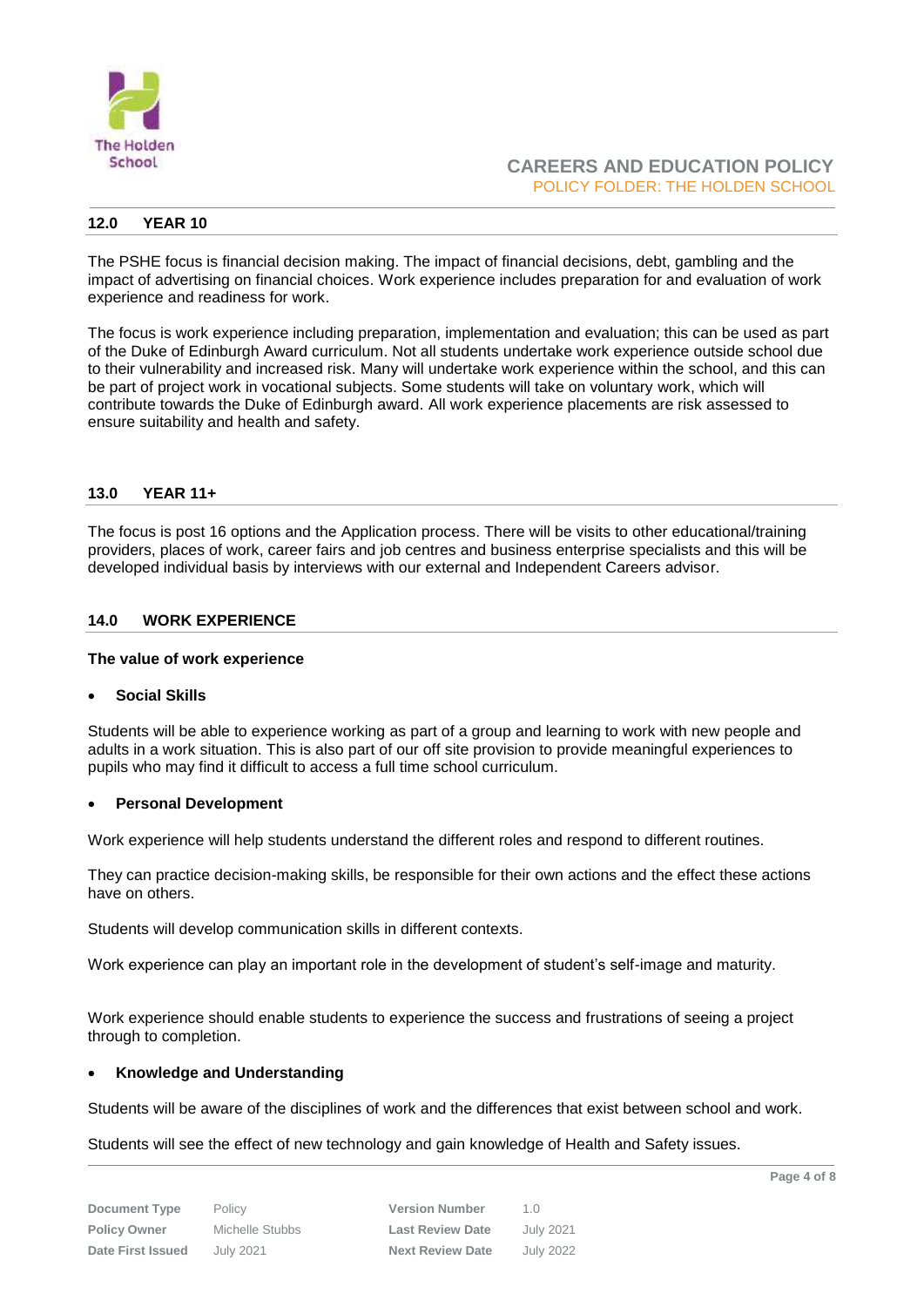

# **Aim of Work Experience:**

- To support and encourage an integrated work experience programme
- To enable the development and learning of students
- To provide students with records/documents to provide evidence of their experience
- To ensure all placements are safe and secure
- To provide students with direct experience of the world of work
- To give students the experience of relationships, routines and processes that are part of a working environment
- To develop work related skills
- To contribute towards approved vocational and academic qualifications where necessary
- To prepare students for adult and working life
- To encourage students to widen their horizons by viewing work experience as an opportunity to sample non-traditional areas of work
- To prepare students by discussing equal opportunities
- To make clear the roles and responsibilities of all involved in work experience
- Work experience can provide an excellent opportunity for students to develop an understanding of what an employer will expect of them and so enhance their employability.
- Various patterns and length of work experience placements need to be flexible to ensure that the learning needs of our students are met.
- The work will be appropriate to the student's capabilities.
- There will be an adequate level of supervision provided throughout the placement.
- Placements are assessed for risks and insurance checked.

# **Supporting Young People on Work Experience**

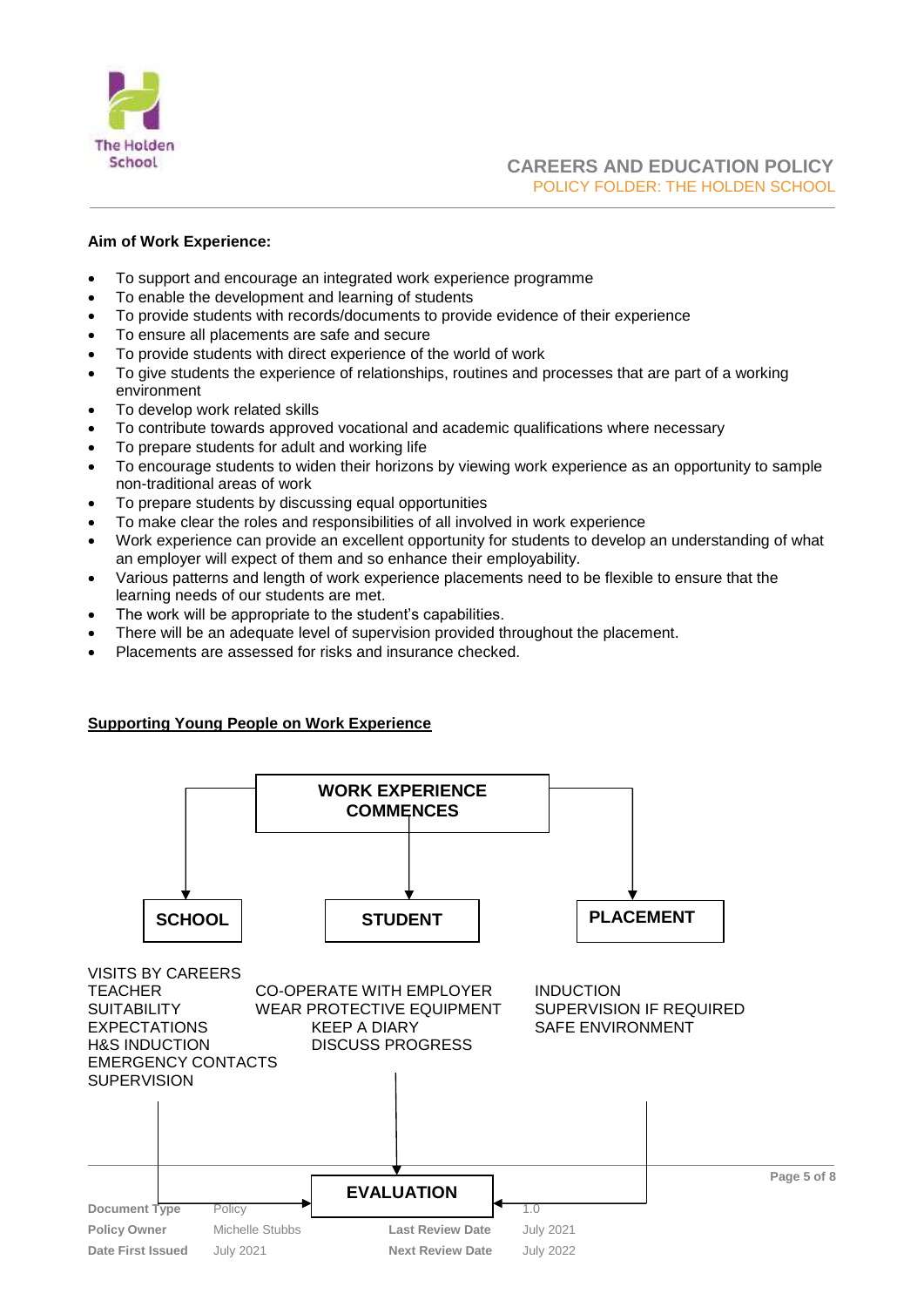

# <span id="page-5-0"></span>**15.0 IMPLEMENTATION OF CAREERS ADVICE**

## **i) Careers resources**

- These will be available from the careers teacher and independent Careers advisor.
- Accessible on request and during sessions for careers guidance

## **ii) Independent Advisor (Careers),**

- Available to students from their placing LA's-working in conjunction with on-site CEG
- Used for individual interviews with all year 11's and other targeted pupils throughout the year

## **iii) Extra support where appropriate**

 Pupils in Year 9, Year 10 and Year 11 are targeted for extra help by SENCO, Teachers and Head of **Careers** 

### **iv) Career events**

 All Key stage 4 students are given the opportunity to attend off site careers events and college open evenings / events. Visits will also be arranged to other training providers so students are aware of as many options as possible. This will be developed with the careers advisor.

# <span id="page-5-1"></span>**16.0 PARENTS AND CARERS**

Parental involvement is encouraged at all stages. Online resources have been specifically chosen to help parents become more involved. Regular updates are also given at reviews (EHCP, PEP, and LAC)

# <span id="page-5-2"></span>**17.0 MANAGMENT**

A named member of staff from SLTcoordinates the Careers programme, supported by OFG Careers lead and network meetings. The external careers advisor will meet individually with pupils to ensure all advice is impartial.

# <span id="page-5-3"></span>**18.0 STAFFING**

All staff contribute to CEG through their roles as tutors and subject teachers.

The Careers programme is planned, monitored and evaluated by the Careers Teacher.

The careers teacher will liaise and consult with our external careers advisor to ensure that specialist career guidance is available when required.

# <span id="page-5-4"></span>**19.0 CURRICULUM**

**Document Type** Policy **Version Number** 1.0 **Policy Owner** Michelle Stubbs **Last Review Date** July 2021 **Date First Issued** July 2021 **Next Review Date** July 2022

**Page 6 of 8**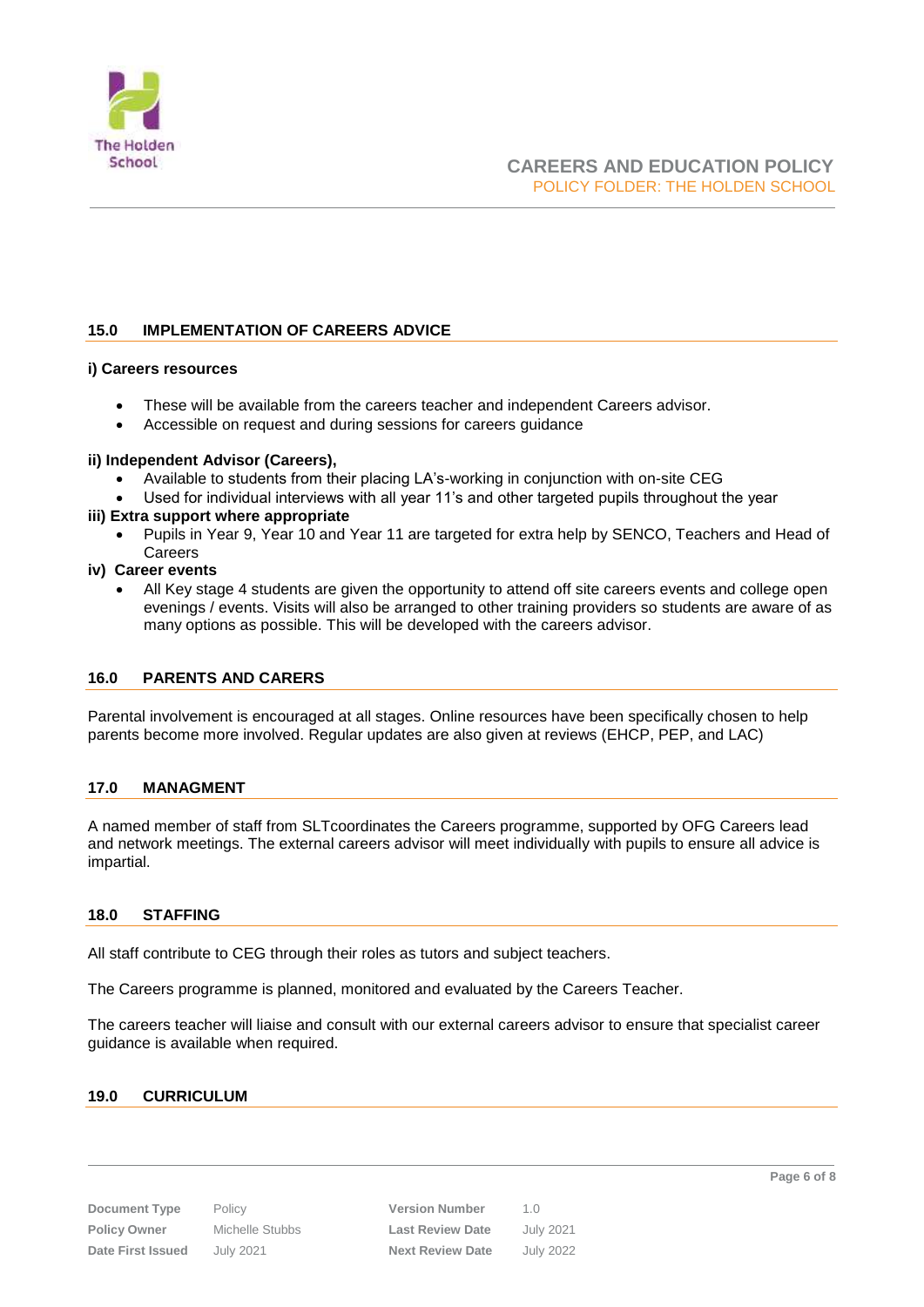

# **CAREERS AND EDUCATION POLICY** POLICY FOLDER: THE HOLDEN SCHOOL

The Careers programme includes careers education sessions, career guidance activities (group work and individual interviews), information and research activities, work related learning and individual learning activities.

Careers lessons are part of the schools Personal Development Programme. Other events and activities are planned and organised separately throughout the year.

## <span id="page-6-0"></span>**20.0 PARTNERSHIPS**

Off site providers such as Applecast, Carrington and Elysium will provide regular reports and monitor pupil progress.

Duke of Edinburgh will be developed and have a co-ordinator and 3 leaders working with pupils on site. The expedition will have support from our Dof E lead for OFG group.

Other links with local 14-19 Providers are made when required. As are links with the local EBP, Aim-Higher, Post 16 and 18 destinations. Links with parents/carers are maintained using a variety of methods (parental leaflets, letters, options evenings and parent's evenings).

## <span id="page-6-1"></span>**21.0 MONITORING, REVIEWING AND EVALUATION**

Careers Education is monitored and evaluated annually via the Deputy and Headteacher. Careers Guidance is monitored and evaluated annually through discussion with key staff and pupils and appropriate observation of activities by the Careers lead.

The programme is reviewed annually by the Careers Coordinator and his/her Leadership Team Line Manager. Changes and improvements to the programme are entered into the Subject Improvement Plan (SIP), and where appropriate the School Development Plan along with timescales for completion.

When reviewing the programme, the School Development Plan (SIP) is used to ensure that the Careers provision is fully supporting whole school aims.

### <span id="page-6-2"></span>**APPENDIX 1 – DEFINITIONS AND STATEMENT OF ENTITLEMENT**

### **Definitions**

- Careers Education helps young people develop the knowledge and skills they need to make successful choices, manage transition in learning and move into work
- Careers Guidance enables young people to use the knowledge and skills they develop to make the decisions about learning and work that are right for them.
- C&FE Careers and Further Education

### **Statement of entitlement**

### Your CEG programme will help you to:

| <b>Document Type</b>     |  |  |  |
|--------------------------|--|--|--|
| <b>Policy Owner</b>      |  |  |  |
| <b>Date First Issued</b> |  |  |  |

| Document Type       | Policy          | <b>Version Number</b>   | 1 N              |
|---------------------|-----------------|-------------------------|------------------|
| <b>Policy Owner</b> | Michelle Stubbs | <b>Last Review Date</b> | July 2021        |
| Date First Issued   | July 2021       | <b>Next Review Date</b> | <b>July 2022</b> |

**Page 7 of 8**